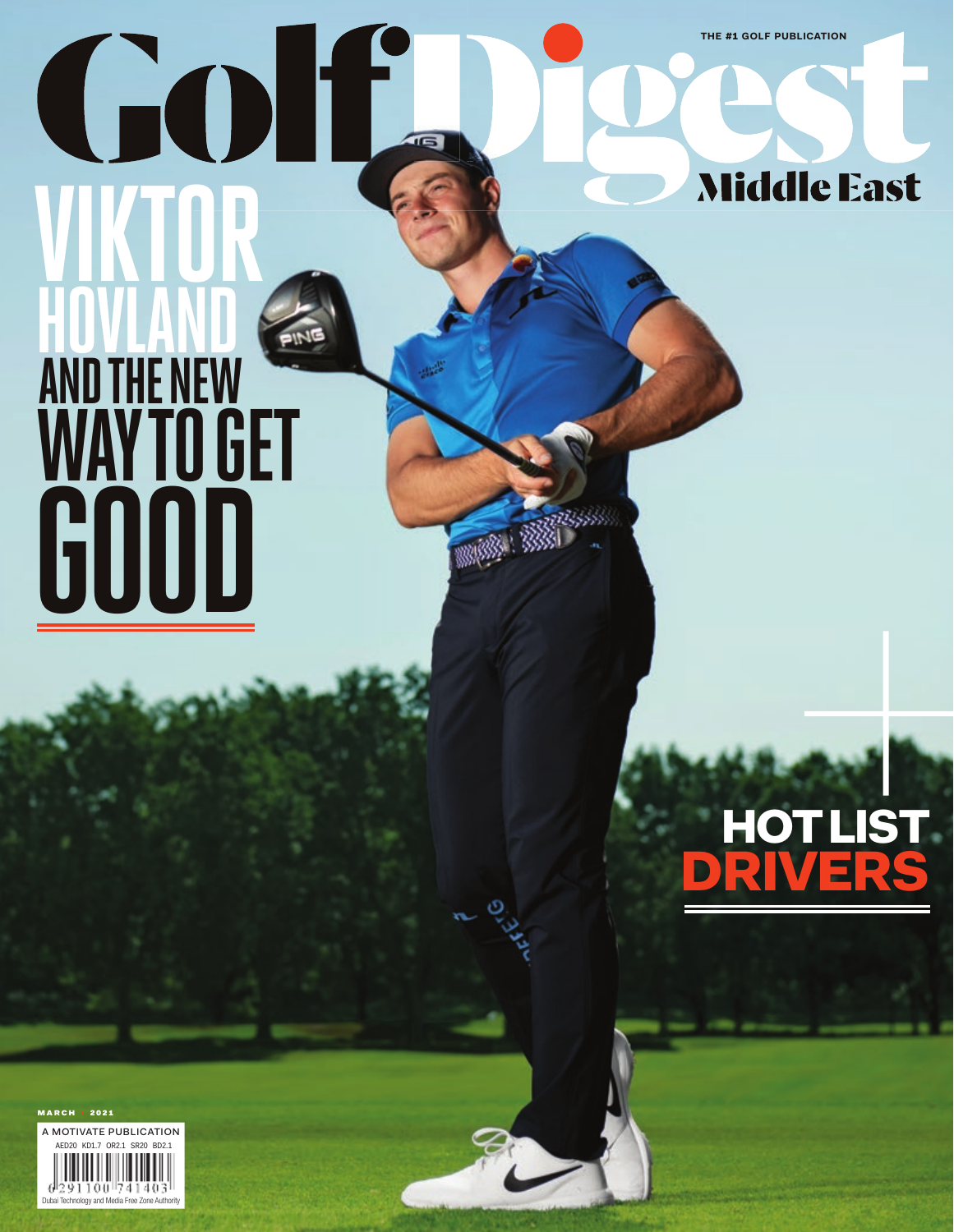## **Shiv says**

### **The three-time Asian Tour winner has lent his name to the new EAGL**

**P** AST EXPERIENCE tells<br>Shiv Kapur that the<br>ambitious now franchi ambitious new franchisebased Emirates Amateur Golf League (EAGL) is a viable concept. So much so, he's put his name behind it. The three-time Asian Tour winner talks about his ambassadorial role for golf's answer to IPL cricket and has some advice for EGF amateurs keen to put their game under the glare of the television cameras when the Ryder Cup-style league launches in November. **● ● ●**

Going back to 2013 when I did my own version of a golf league for professionals in India, it created a lot of buzz and excitement. It's very exciting to play in and as spectators, it gives you something new and edgy to watch. **● ● ●**

I think golf in general needs a bit of a shake-up. If you look at the success of the Ryder Cup, Presidents Cup and team events, they really bring in a larger audience. It also attracts a newer audience into the game. People support teams better than they support individuals.

**● ● ●**

**● ● ●**

When I sat with [EAGL founder] Mr. Sudesh Aggarwal and his team, I thought it'd be really cool if we had something like this for professionals, but the fact that it is being done for amateurs, I feel like this is the future of golf… the first of many leagues around the world. Now that Dubai is home for me, I thought it is a perfect platform for me to associate with because this is where the real growth of the game will come from.



Being a brand ambassador is an allencompassing role in a way. It's about advising them from my experience in the golfing world having been a professional for 16 years now. Also, having done a golf league myself, my learnings to help them not make the mistakes I made. **● ● ●**

### Why did my league not see a second season? A couple of reasons, I

think. I didn't realise how much hard work it takes. I remember the week before the league, I was playing a Challenge Tour event in Ahmedabad and it ended that I won that week. I literally finished the prize distribution and I was on the phone for three hours after that, trying to set everything up for the next week. I was up every night and talking to my guys, firefighting, dealing with team owners, sponsors, players. **● ● ●**

### It also kind of coincided with a bit of a financial crisis in India as well.

Most of my team owners at the time were in the real estate business which was booming. And when year two came around, I was happy to hand the reins over to somebody else to do it but a lot of the team owners didn't have the kind of funds that they had the year before. So it kind of died a natural death.